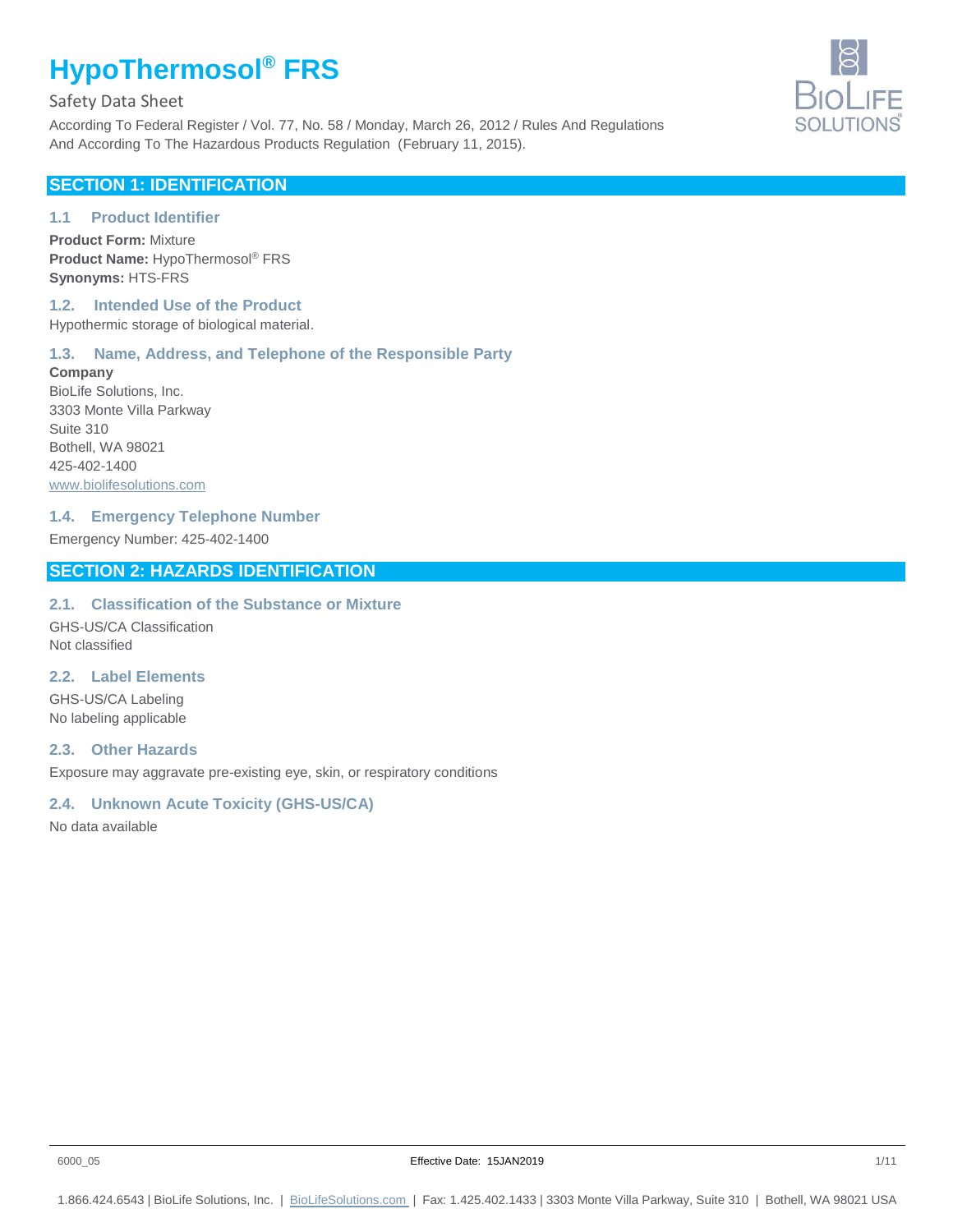## Safety Data Sheet

According To Federal Register / Vol. 77, No. 58 / Monday, March 26, 2012 / Rules And Regulations And According To The Hazardous Products Regulation (February 11, 2015).



# **SECTION 3: COMPOSITION/INFORMATION ON INGREDIENTS**

#### **3.1. Substance**

Not applicable

#### **3.2. Mixture\***

| <b>Name</b>            | <b>Product Identifier</b> | $\frac{9}{6}$ ** | <b>GHS Ingredient Classification</b>                                                                          |
|------------------------|---------------------------|------------------|---------------------------------------------------------------------------------------------------------------|
| <b>Sucrose</b>         | (CAS-No.) 57-50-1         | $\mathbf 1$      | Comb. Dust                                                                                                    |
| Sodium hydroxide***    | (CAS-No.) 1310-73-2       | 0.6              | Met. Corr. 1, H290<br>Skin Corr. 1A, H314<br>Eye Dam. 1, H318<br>Aquatic Acute 3, H402                        |
| Potassium hydroxide*** | (CAS-No.) 1310-58-3       | 0.168            | Met. Corr. 1, H290<br>Acute Tox. 3 (Oral), H301<br>Skin Corr. 1A, H314<br>Eye Dam. 1, H318<br>STOT SE 1, H370 |

*Full text of H-phrases: see section 16*

*\*Additional proprietary components do not contribute to the overall hazard classification.*

*\*\*Percentages are listed in weight by weight percentage (w/w%) for liquid and solid ingredients. Gas ingredients are listed in volume by volume percentage (v/v%).*

*\*\*\* Components are added to adjust pH, are neutralized, and do not contribute to the overall hazard classification.*

# **SECTION 4: FIRST AID MEASURES**

#### **4.1. Description of First-aid Measures**

**General**: Never give anything by mouth to an unconscious person. If you feel unwell, seek medical advice (show the label where possible).

**Inhalation**: When symptoms occur: go into open air and ventilate suspected area. Obtain medical attention if breathing difficulty persists. **Skin Contact**: Remove contaminated clothing. Drench affected area with water for at least 15 minutes. Obtain medical attention if irritation develops or persists.

**Eye Contact**: Rinse cautiously with water for at least 15 minutes. Remove contact lenses, if present and easy to do. Continue rinsing. Obtain medical attention.

**Ingestion**: Rinse mouth. Do NOT induce vomiting. Obtain medical attention.

#### **4.2. Most Important Symptoms and Effects Both Acute and Delayed**

**General:** Not expected to present a significant hazard under anticipated conditions of normal use.

**Inhalation:** Prolonged exposure may cause irritation.

**Skin Contact:** Prolonged exposure may cause skin irritation.

**Eye Contact:** May cause slight irritation to eyes.

**Ingestion:** Ingestion may cause adverse effects.

**Chronic Symptoms:** None known.

#### **4.3. Indication of Any Immediate Medical Attention and Special Treatment Needed**

If exposed or concerned, get medical advice and attention. If medical advice is needed, have product container or label at hand.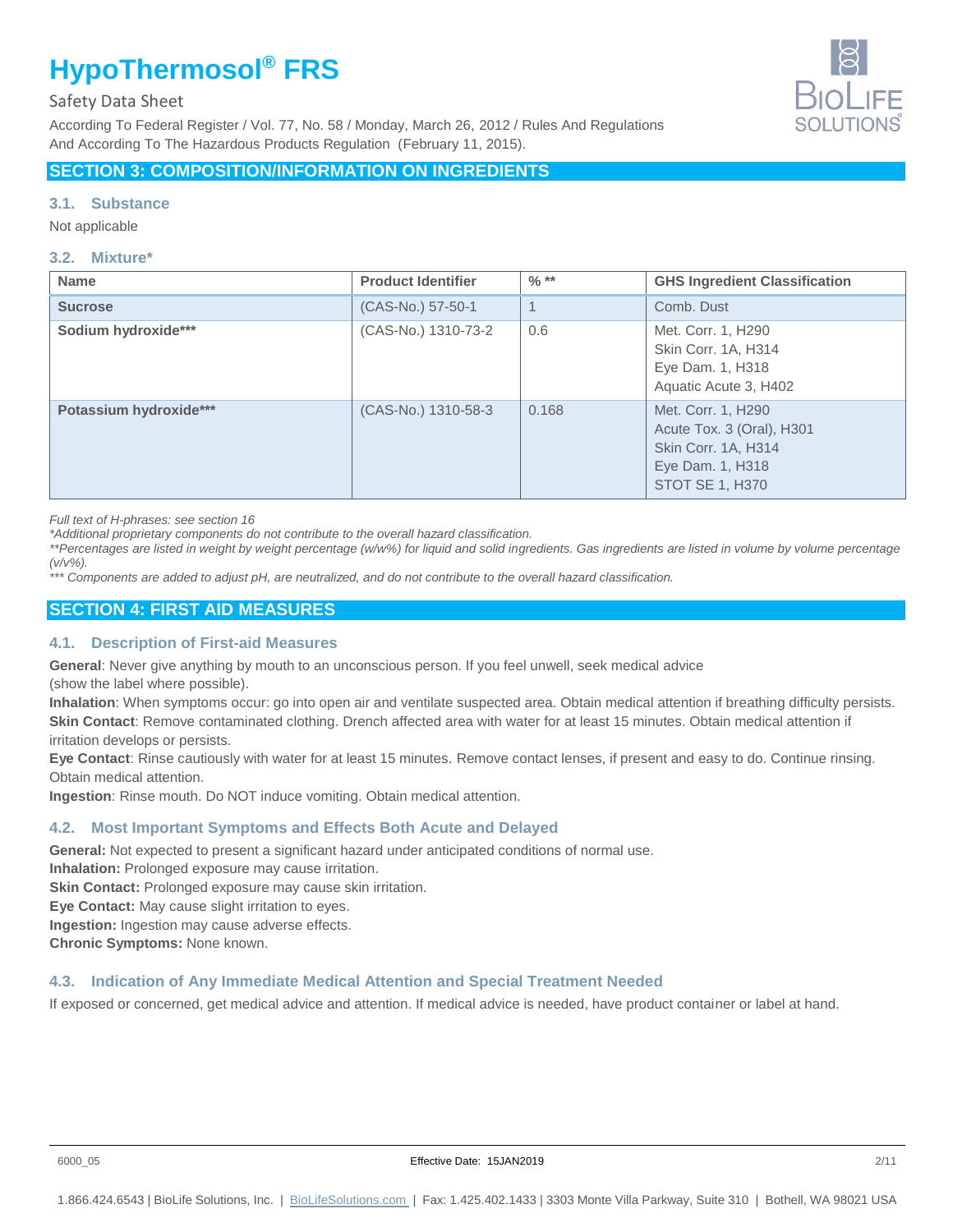#### Safety Data Sheet

According To Federal Register / Vol. 77, No. 58 / Monday, March 26, 2012 / Rules And Regulations And According To The Hazardous Products Regulation (February 11, 2015).



# **SECTION 5: FIRE-FIGHTING MEASURES**

#### **5.1. Extinguishing Media**

**Suitable Extinguishing Media:** Use extinguishing media appropriate for surrounding fire. **Unsuitable Extinguishing Media:** Do not use a heavy water stream. Use of heavy stream of water may spread fire.

#### **5.2. Special Hazards Arising from the Substance or Mixture**

**Fire Hazard:** Not considered flammable but may burn at high temperatures.

**Explosion Hazard:** Product is not explosive.

**Reactivity:** Hazardous reactions will not occur under normal conditions. Hazardous reactions may occur on contact with certain chemicals. Refer to incompatible materials.

#### **5.3. Advice for Firefighters**

**Precautionary Measures Fire:** Exercise caution when fighting any chemical fire.

Firefighting Instructions: Use water spray or fog for cooling exposed containers. Remove containers from fire area if this can be done without risk. Do not breathe fumes from fires or vapors from decomposition.

**Protection During Firefighting:** Do not enter fire area without proper protective equipment, including respiratory protection.

**Hazardous Combustion Products**: Irritating or toxic vapors. Carbon oxides (CO, CO2). Nitrogen oxides. Sodium oxides. Hydrogen chloride. Potassium oxides. Phosphorous oxide. Calcium oxides. Magnesium oxides.

#### **Reference to Other Sections**

Refer to Section 9 for flammability properties.

## **SECTION 6: ACCIDENTAL RELEASE MEASURES**

#### **6.1. Personal Precautions, Protective Equipment and Emergency Procedures**

**General Measures:** Avoid breathing (vapor, mist, spray). Avoid all contact with skin, eyes, or clothing.

#### **6.1.1. For Non-Emergency Personnel**

**Protective Equipment:** Use appropriate personal protective equipment (PPE). **Emergency Procedures:** Evacuate unnecessary personnel.

#### **6.1.2. For Emergency Personnel**

**Protective Equipment:** Equip cleanup crew with proper protection.

**Emergency Procedures:** Ventilate area. Upon arrival at the scene, a first responder is expected to recognize the presence of dangerous goods, protect oneself and the public, secure the area, and call for the assistance of trained personnel as soon as conditions permit.

#### **6.2. Environmental Precautions**

Prevent entry to sewers and public waters.

# **6.3. Methods and Materials for Containment and Cleaning Up**

**For Containment:** Contain any spills with dikes or absorbents to prevent migration and entry into sewers or streams. As an immediate precautionary measure, isolate spill or leak area in all directions.

**Methods for Cleaning Up:** Clean up spills immediately and dispose of waste safely. Absorb and/or contain spill with inert material. Do not take up in combustible material such as: saw dust or cellulosic material. Transfer spilled material to a suitable container for disposal. Contact competent authorities after a spill.

## **6.4. Reference to Other Sections**

See Section 8 for exposure controls and personal protection and Section 13 for disposal considerations.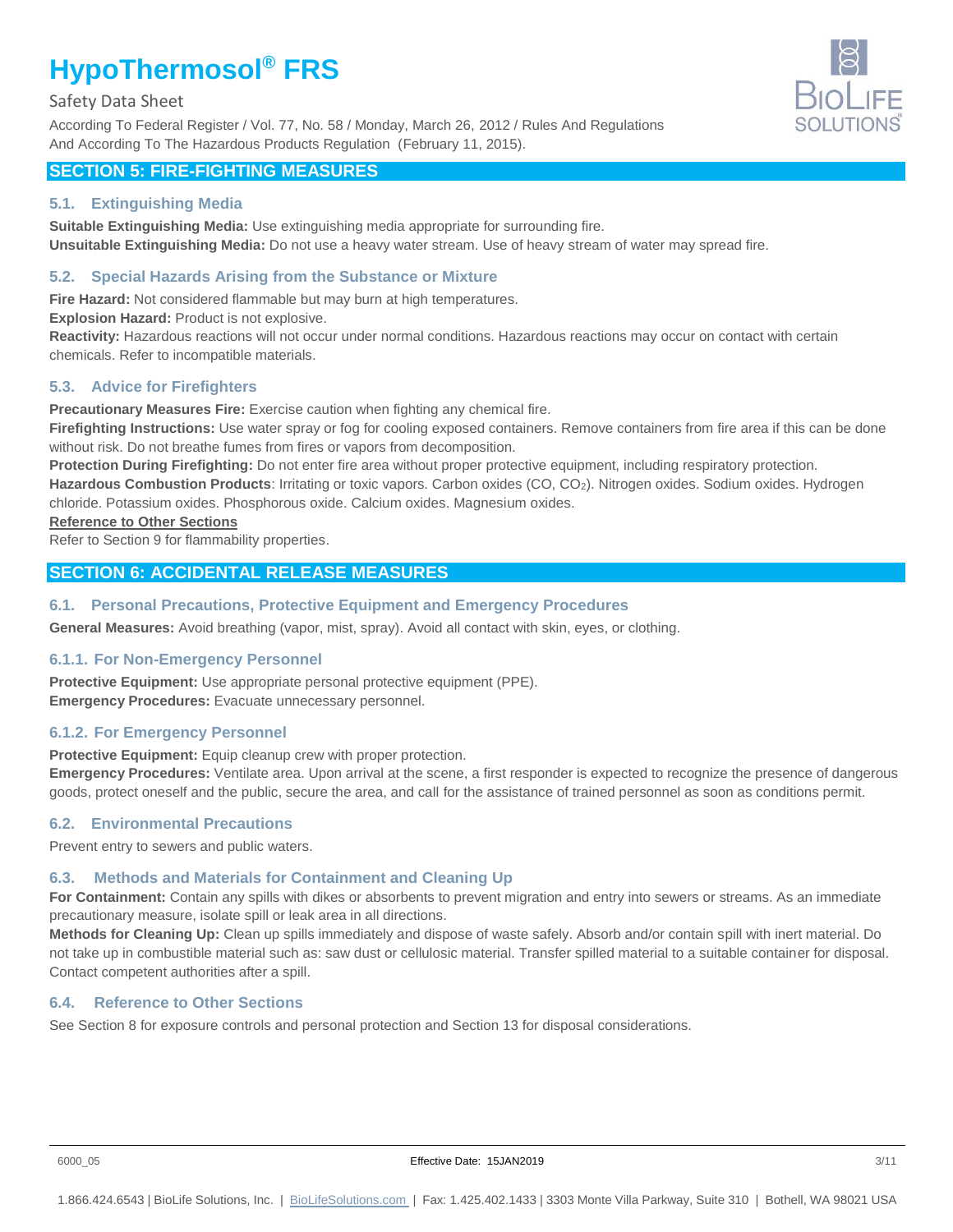Safety Data Sheet

According To Federal Register / Vol. 77, No. 58 / Monday, March 26, 2012 / Rules And Regulations And According To The Hazardous Products Regulation (February 11, 2015).



# **SECTION 7: HANDLING AND STORAGE**

## **7.1. Precautions for Safe Handling**

**Additional Hazards When Processed:** Contains substances that are combustible dusts. If dried and allowed to accumulate, may form combustible dust concentrations in air that could ignite and cause an explosion. Take appropriate precautions.

**Precautions for Safe Handling:** Wash hands and other exposed areas with mild soap and water before eating, drinking or smoking and when leaving work. Avoid prolonged contact with eyes, skin and clothing. Avoid breathing vapors, mist, and spray. Use appropriate personal protective equipment (PPE).

**Hygiene Measures:** Handle in accordance with good industrial hygiene and safety procedures.

# **7.2. Conditions for Safe Storage, Including Any Incompatibilities**

**Technical Measures:** Comply with applicable regulations.

**Storage Conditions:** Store in a dry, cool and well-ventilated place. Keep container tightly closed. Containers which are opened should be properly resealed and kept upright to prevent leakage. Keep/Store away from direct sunlight, extremely high or low temperatures and incompatible materials.

**Incompatible Materials:** Strong acids, strong bases, strong oxidizers. Strong reducing agents. Halogenated organic and mineral acids. Halides. Metal salts. Zinc. Steel. Some plastics. Acid chlorides. Maleic anhydride. Water reactive materials. **Storage Temperature:** 2 - 8 °C

# **7.3. Specific End Use(s)**

Hypothermic storage of biological material.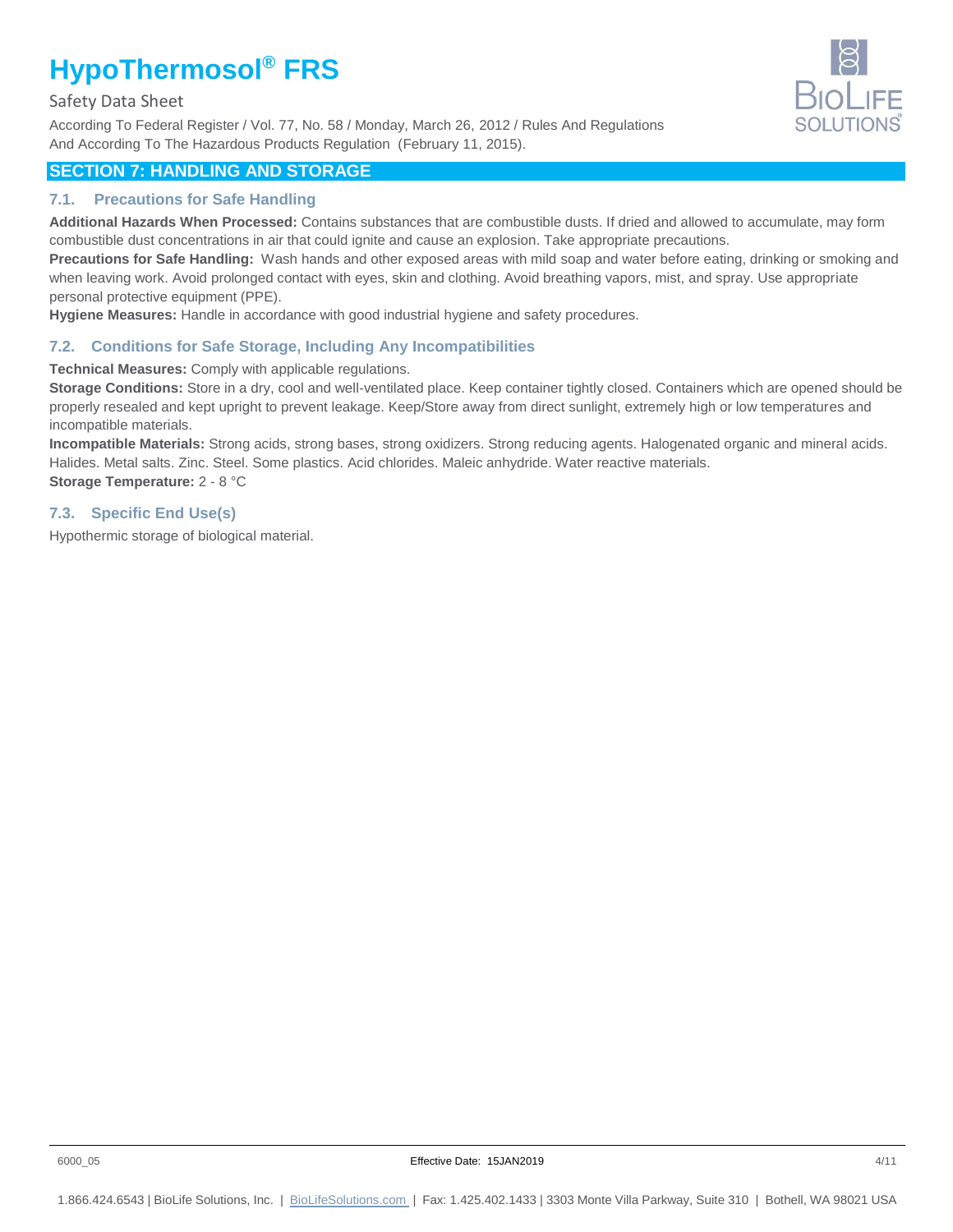## Safety Data Sheet

According To Federal Register / Vol. 77, No. 58 / Monday, March 26, 2012 / Rules And Regulations And According To The Hazardous Products Regulation (February 11, 2015).

# **SECTION 8: EXPOSURE CONTROLS/PERSONAL PROTECTION**

#### **8.1. Control Parameters**

For substances listed in section 3 that are not listed here, there are no established Exposure limits from the manufacturer, supplier, importer, or the appropriate advisory agency including: ACGIH (TLV), AIHA (WEEL), NIOSH (REL), OSHA (PEL), Canadian provincial governments, or the Mexican government.

| <b>Sucrose (57-50-1)</b>              |                                      |                                                                                |
|---------------------------------------|--------------------------------------|--------------------------------------------------------------------------------|
| <b>Mexico</b>                         | OEL TWA (mg/m <sup>3</sup> )         | $10 \text{ mg/m}^3$                                                            |
| <b>Mexico</b>                         | OEL STEL (mg/m <sup>3</sup> )        | $20 \text{ mg/m}^3$                                                            |
| <b>USA ACGIH</b>                      | ACGIH TWA (mg/m <sup>3</sup> )       | $10 \text{ mg/m}^3$                                                            |
| <b>USA ACGIH</b>                      | <b>ACGIH</b> chemical category       | Not Classifiable as a Human Carcinogen                                         |
| <b>USA OSHA</b>                       | OSHA PEL (TWA) (mg/m <sup>3</sup> )  | 15 mg/m <sup>3</sup> (total dust)<br>5 mg/m <sup>3</sup> (respirable fraction) |
| <b>USA NIOSH</b>                      | NIOSH REL (TWA) (mg/m <sup>3</sup> ) | 10 mg/m <sup>3</sup> (total dust)<br>5 mg/m <sup>3</sup> (respirable dust)     |
| <b>Alberta</b>                        | OEL TWA (mg/m <sup>3</sup> )         | $10 \text{ mg/m}^3$                                                            |
| <b>British Columbia</b>               | OEL TWA (mg/m <sup>3</sup> )         | 10 mg/m <sup>3</sup> (total dust)<br>3 mg/m <sup>3</sup> (respirable fraction) |
| <b>Manitoba</b>                       | OEL TWA (mg/m <sup>3</sup> )         | $10 \text{ mg/m}^3$                                                            |
| <b>New Brunswick</b>                  | OEL TWA (mg/m <sup>3</sup> )         | $10 \text{ mg/m}^3$                                                            |
| <b>Newfoundland &amp;</b><br>Labrador | OEL TWA (mg/m <sup>3</sup> )         | $10 \text{ mg/m}^3$                                                            |
| <b>Nova Scotia</b>                    | OEL TWA (mg/m <sup>3</sup> )         | $10 \text{ mg/m}^3$                                                            |
| <b>Nunavut</b>                        | OEL STEL (mg/m <sup>3</sup> )        | $20 \text{ mg/m}^3$                                                            |
| <b>Nunavut</b>                        | OEL TWA (mg/m <sup>3</sup> )         | $10 \text{ mg/m}^3$                                                            |
| <b>Northwest Territories</b>          | OEL STEL (mg/m <sup>3</sup> )        | $20 \text{ mg/m}^3$                                                            |
| <b>Northwest Territories</b>          | OEL TWA (mg/m <sup>3</sup> )         | $10 \text{ mg/m}^3$                                                            |
| <b>Ontario</b>                        | OEL TWA (mg/m <sup>3</sup> )         | $10 \text{ mg/m}^3$                                                            |
| <b>Prince Edward Island</b>           | OEL TWA (mg/m <sup>3</sup> )         | $10 \text{ mg/m}^3$                                                            |
| Québec                                | VEMP (mg/m <sup>3</sup> )            | $10 \text{ mg/m}^3$                                                            |
| <b>Saskatchewan</b>                   | OEL STEL (mg/m <sup>3</sup> )        | $20 \text{ mg/m}^3$                                                            |
| <b>Saskatchewan</b>                   | OEL TWA (mg/m <sup>3</sup> )         | $10 \text{ mg/m}^3$                                                            |
| Yukon                                 | OEL STEL (mg/m <sup>3</sup> )        | $20 \text{ mg/m}^3$                                                            |
| Yukon                                 | OEL TWA (mg/m <sup>3</sup> )         | 30 mppcf<br>$10 \text{ mg/m}^3$                                                |

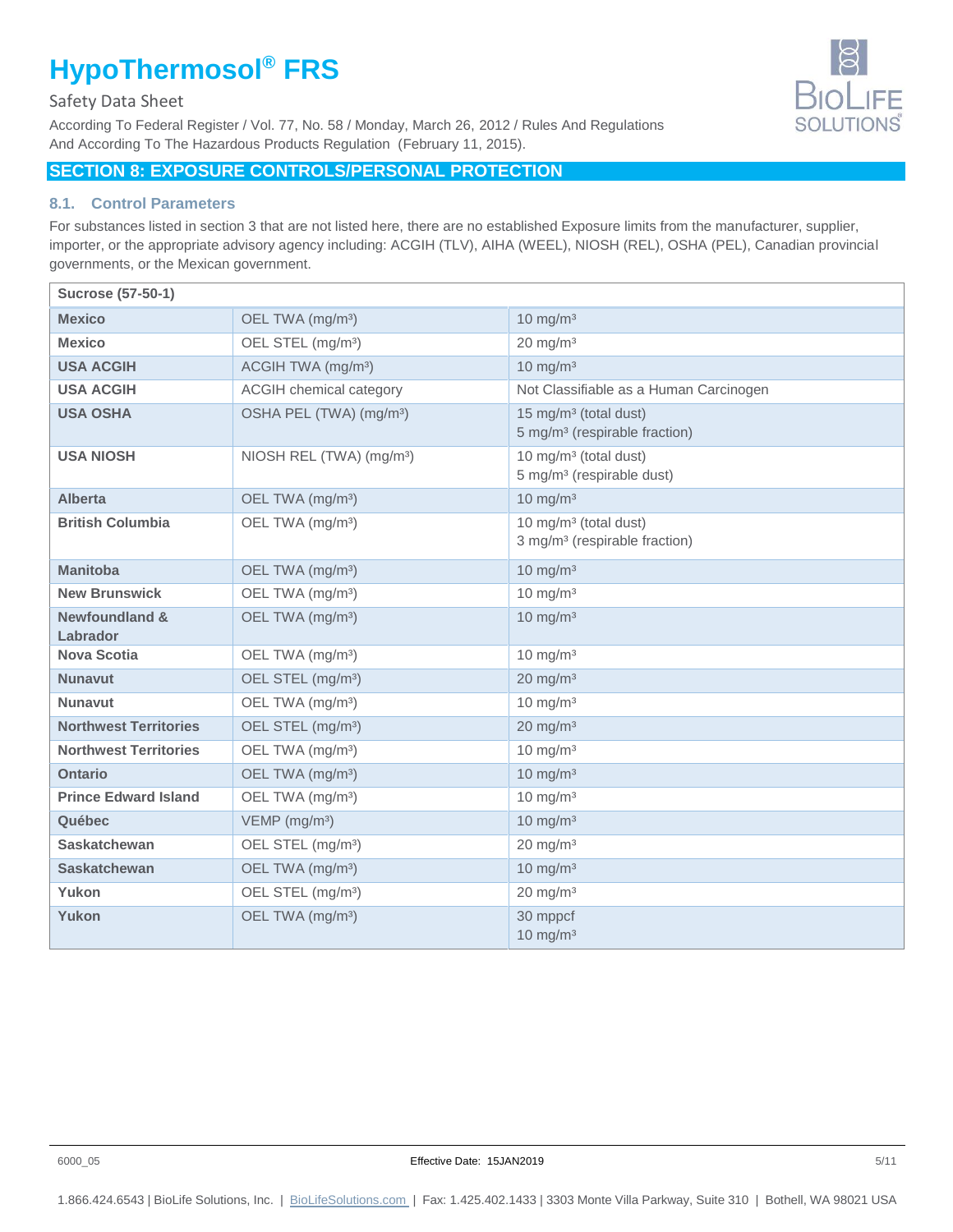# Safety Data Sheet

According To Federal Register / Vol. 77, No. 58 / Monday, March 26, 2012 / Rules And Regulations And According To The Hazardous Products Regulation (February 11, 2015).

| Sodium hydroxide (1310-73-2)          |                                          |                       |
|---------------------------------------|------------------------------------------|-----------------------|
| <b>Mexico</b>                         | OEL Ceiling (mg/m <sup>3</sup> )         | $2$ mg/m <sup>3</sup> |
| <b>USA ACGIH</b>                      | ACGIH Ceiling (mg/m <sup>3</sup> )       | $2 \text{ mg/m}^3$    |
| <b>USA OSHA</b>                       | OSHA PEL (TWA) (mg/m <sup>3</sup> )      | $2$ mg/m <sup>3</sup> |
| <b>USA NIOSH</b>                      | NIOSH REL (ceiling) (mg/m <sup>3</sup> ) | $2$ mg/m <sup>3</sup> |
| <b>USA IDLH</b>                       | US IDLH (mg/m <sup>3</sup> )             | $10 \text{ mg/m}^3$   |
| Alberta                               | OEL Ceiling (mg/m <sup>3</sup> )         | $2 \text{ mg/m}^3$    |
| <b>British Columbia</b>               | OEL Ceiling (mg/m <sup>3</sup> )         | $2$ mg/m <sup>3</sup> |
| <b>Manitoba</b>                       | OEL Ceiling (mg/m <sup>3</sup> )         | $2$ mg/m <sup>3</sup> |
| <b>New Brunswick</b>                  | OEL Ceiling (mg/m <sup>3</sup> )         | $2 \text{ mg/m}^3$    |
| <b>Newfoundland &amp;</b><br>Labrador | OEL Ceiling (mg/m <sup>3</sup> )         | $2 \text{ mg/m}^3$    |
| <b>Nova Scotia</b>                    | OEL Ceiling (mg/m <sup>3</sup> )         | $2$ mg/m <sup>3</sup> |
| <b>Nunavut</b>                        | OEL Ceiling (mg/m <sup>3</sup> )         | $2 \text{ mg/m}^3$    |
| <b>Northwest Territories</b>          | OEL Ceiling (mg/m <sup>3</sup> )         | $2 \text{ mg/m}^3$    |
| Ontario                               | OEL Ceiling (mg/m <sup>3</sup> )         | $2$ mg/m <sup>3</sup> |
| <b>Prince Edward Island</b>           | OEL Ceiling (mg/m <sup>3</sup> )         | $2$ mg/m <sup>3</sup> |
| Québec                                | PLAFOND (mg/m <sup>3</sup> )             | $2 \text{ mg/m}^3$    |
| <b>Saskatchewan</b>                   | OEL Ceiling (mg/m <sup>3</sup> )         | $2 \text{ mg/m}^3$    |
| Yukon                                 | OEL Ceiling (mg/m <sup>3</sup> )         | $2$ mg/m <sup>3</sup> |

| Potassium hydroxide (1310-58-3) |                                          |                       |
|---------------------------------|------------------------------------------|-----------------------|
| <b>USA ACGIH</b>                | ACGIH Ceiling (mg/m <sup>3</sup> )       | $2$ mg/m <sup>3</sup> |
| <b>USA NIOSH</b>                | NIOSH REL (ceiling) (mg/m <sup>3</sup> ) | $2 \text{ mg/m}^3$    |
| <b>Alberta</b>                  | OEL Ceiling (mg/m <sup>3</sup> )         | $2 \text{ mg/m}^3$    |
| <b>British Columbia</b>         | OEL Ceiling (mg/m <sup>3</sup> )         | $2 \text{ mg/m}^3$    |
| <b>Manitoba</b>                 | OEL Ceiling (mg/m <sup>3</sup> )         | $2$ mg/m <sup>3</sup> |
| <b>New Brunswick</b>            | OEL Ceiling (mg/m <sup>3</sup> )         | $2 \text{ mg/m}^3$    |
| <b>Newfoundland &amp;</b>       | OEL Ceiling (mg/m <sup>3</sup> )         | $2$ mg/m <sup>3</sup> |
| Labrador                        |                                          |                       |
| <b>Nova Scotia</b>              | OEL Ceiling (mg/m <sup>3</sup> )         | $2 \text{ mg/m}^3$    |
| <b>Nunavut</b>                  | OEL Ceiling (mg/m <sup>3</sup> )         | $2 \text{ mg/m}^3$    |
| <b>Northwest Territories</b>    | OEL Ceiling (mg/m <sup>3</sup> )         | $2 \text{ mg/m}^3$    |
| <b>Ontario</b>                  | OEL Ceiling (mg/m <sup>3</sup> )         | $2$ mg/m <sup>3</sup> |
| <b>Prince Edward Island</b>     | OEL Ceiling (mg/m <sup>3</sup> )         | $2$ mg/m <sup>3</sup> |
| Québec                          | PLAFOND (mg/m <sup>3</sup> )             | $2 \text{ mg/m}^3$    |
| <b>Saskatchewan</b>             | OEL Ceiling (mg/m <sup>3</sup> )         | $2 \text{ mg/m}^3$    |
| Yukon                           | OEL Ceiling (mg/m <sup>3</sup> )         | $2 \text{ mg/m}^3$    |

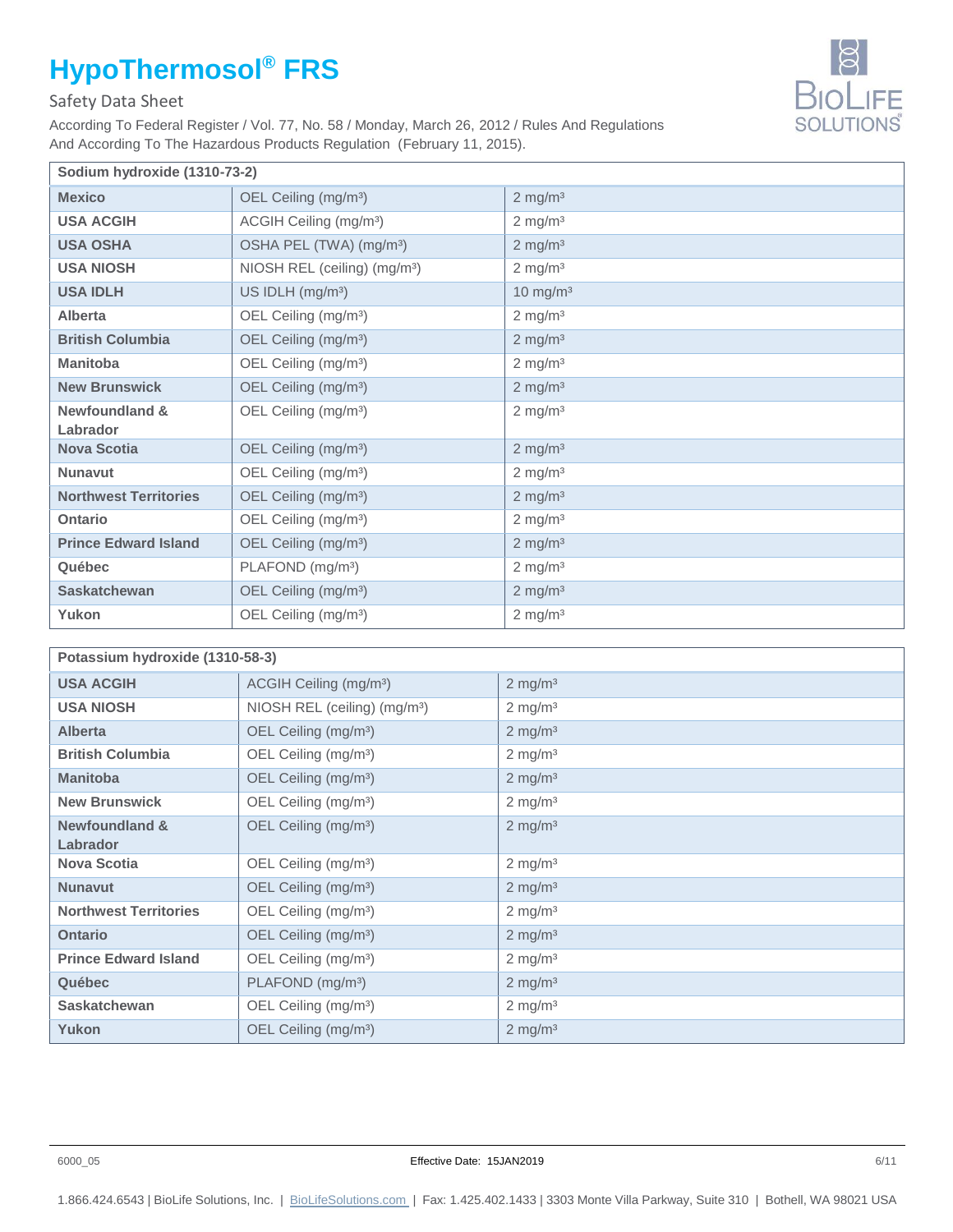Safety Data Sheet

According To Federal Register / Vol. 77, No. 58 / Monday, March 26, 2012 / Rules And Regulations And According To The Hazardous Products Regulation (February 11, 2015).

#### **8.2. Exposure Controls**

**Appropriate Engineering Controls:** Emergency eye wash fountains and safety showers should be available in the immediate vicinity of any potential exposure. Ensure adequate ventilation, especially in confined areas. Ensure all national/local regulations are observed. **Personal Protective Equipment:** Gloves. Protective clothing. Protective goggles. **Materials for Protective Clothing:** Chemically resistant materials and fabrics.



**Hand Protection:** Wear protective gloves.

**Eye and Face Protection:** Chemical safety goggles.

**Skin and Body Protection:** In laboratory, medical or industrial settings, impervious disposable gloves and protective clothing are recommended if skin contact with the product is possible.

**Respiratory Protection:** If exposure limits are exceeded or irritation is experienced, approved respiratory protection should be worn. In case of inadequate ventilation, oxygen deficient atmosphere, or where exposure levels are not known wear approved respiratory protection.

**Other Information:** When using, do not eat, drink or smoke.

# **SECTION 9: PHYSICAL AND CHEMICAL PROPERTIES**

#### **9.1. Information on Basic Physical and Chemical Properties**

| <b>Physical State</b>                         | Liquid                                |
|-----------------------------------------------|---------------------------------------|
| <b>Appearance</b>                             | Clear/colorless to slightly<br>vellow |
| Odor                                          | Odorless                              |
| <b>Odor Threshold</b>                         | Not Available                         |
| рH                                            | $7.5 - 7.7$                           |
| <b>Evaporation Rate</b>                       | Not Available                         |
| <b>Melting Point</b>                          | Not Available                         |
| <b>Freezing Point</b>                         | Not Available                         |
| <b>Boiling Point</b>                          | Not Available                         |
| <b>Flash Point</b>                            | Not Available                         |
| <b>Auto-ignition Temperature</b>              | Not Available                         |
| <b>Decomposition Temperature</b>              | Not Available                         |
| <b>Flammability (solid, gas)</b>              | Not Applicable                        |
| <b>Lower Flammable Limit</b>                  | Not Available                         |
| <b>Upper Flammable Limit</b>                  | Not Available                         |
| <b>Vapor Pressure</b>                         | Not Available                         |
| Relative Vapor Density at 20°C                | Not Available                         |
| <b>Relative Density</b>                       | Not Available                         |
| <b>Specific Gravity</b>                       | 1.05                                  |
| <b>Solubility</b>                             | Soluble in water                      |
| <b>Partition Coefficient: N-Octanol/Water</b> | Not Available                         |
| <b>Viscosity</b>                              | Not Available                         |

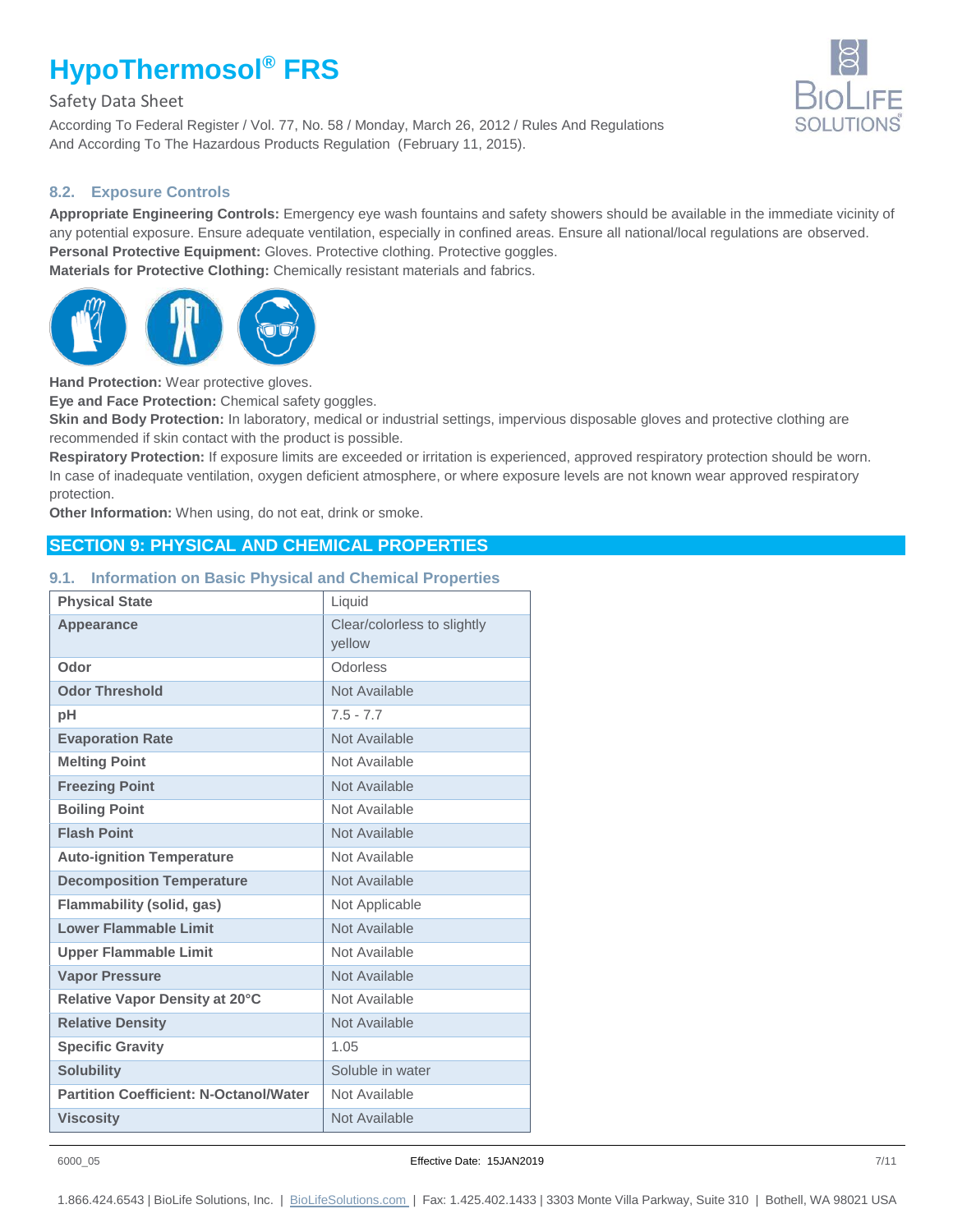#### Safety Data Sheet

According To Federal Register / Vol. 77, No. 58 / Monday, March 26, 2012 / Rules And Regulations And According To The Hazardous Products Regulation (February 11, 2015).



# **SECTION 10: STABILITY AND REACTIVITY**

**10.1. Reactivity:** Hazardous reactions will not occur under normal conditions. Hazardous reactions may occur on contact with certain chemicals. Refer to incompatible materials.

- **10.2. Chemical Stability:** Stable under recommended handling and storage conditions (see section 7).
- **10.3. Possibility of Hazardous Reactions:** Hazardous polymerization will not occur.
- **10.4. Conditions to Avoid:** Direct sunlight, extremely high or low temperatures, and incompatible materials.

**10.5. Incompatible Materials:** Strong acids, strong bases, strong oxidizers. Strong reducing agents. Halogenated organic and mineral acids. Methyl bromide, sodium hydride. Halides. Metal salts of oxoacids. Metal salts. Zinc. Steel. Some plastics. Acid chlorides. Boron compounds. Maleic anhydride. Water reactive materials.

**10.6. Hazardous Decomposition Products:** Under normal conditions of storage and use, hazardous decomposition products should not be produced.

# **SECTION 11: TOXICOLOGICAL INFORMATION**

#### **11.1. Information on Toxicological Effects - Product**

**Acute Toxicity (Oral):** Not classified **Acute Toxicity (Dermal):** Not classified **Acute Toxicity (Inhalation):** Not classified **LD50 and LC50 Data:** Not available **Skin Corrosion/Irritation:** Not classified. **pH:** 7.5 - 7.7 **Eye Damage/Irritation:** Not classified. **Respiratory or Skin Sensitization:** Not classified **Germ Cell Mutagenicity:** Not classified **Carcinogenicity:** Not classified **Specific Target Organ Toxicity (Repeated Exposure):** Not classified **Reproductive Toxicity:** Not classified **Specific Target Organ Toxicity (Single Exposure):** Not classified **Aspiration Hazard:** Not classified **Symptoms/Injuries After Inhalation:** Prolonged exposure may cause irritation. **Symptoms/Injuries After Skin Contact:** Prolonged exposure may cause skin irritation. **Symptoms/Injuries After Eye Contact:** May cause slight irritation to eyes. **Symptoms/Injuries After Ingestion:** Ingestion may cause adverse effects. **Chronic Symptoms:** None known.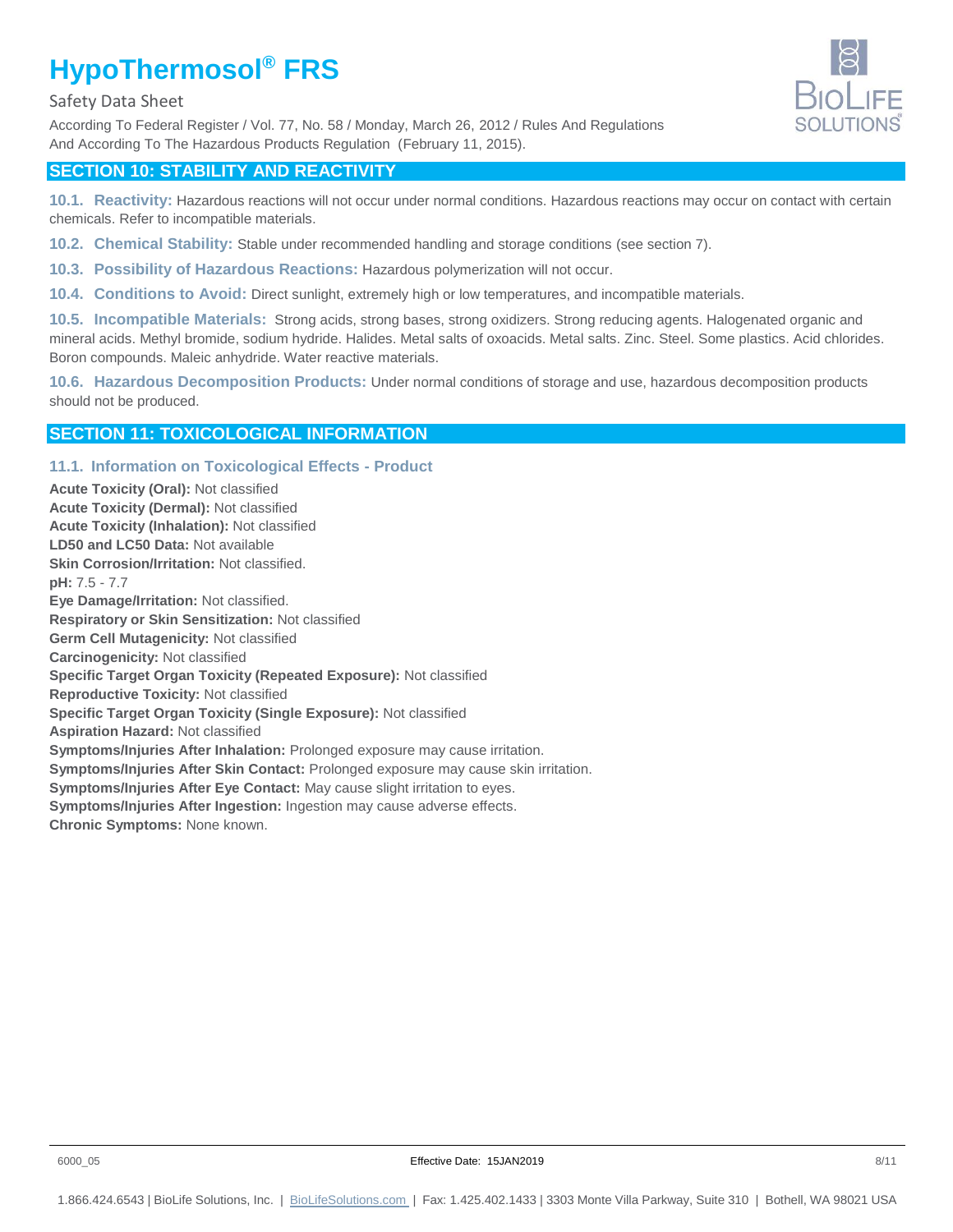#### Safety Data Sheet

According To Federal Register / Vol. 77, No. 58 / Monday, March 26, 2012 / Rules And Regulations And According To The Hazardous Products Regulation (February 11, 2015).

# **11.2. Information on Toxicological Effects - Ingredient(s)**

| LD50 and LC50 Data: |  |
|---------------------|--|
|                     |  |
| 29700 mg/kg         |  |
|                     |  |
| 284 mg/kg           |  |
|                     |  |

# **SECTION 12: ECOLOGICAL INFORMATION**

#### **12.1. Toxicity**

#### **Ecology – General: Not Classified**

| Sodium hydroxide (1310-73-2) |                                                                         |
|------------------------------|-------------------------------------------------------------------------|
| LC50 Fish 1                  | 45.4 mg/l (Exposure time: 96 h - Species: Oncorhynchus mykiss [static]) |
| EC50 Daphnia 1               | $40 \text{ mg/l}$                                                       |

#### **12.2. Persistence and Degradability**

| <b>HypoThermosol® FRS</b>     |                  |
|-------------------------------|------------------|
| Persistence and Degradability | Not established. |

#### **12.3. Bioaccumulative Potential**

| <b>HypoThermosol® FRS</b>        |                  |  |
|----------------------------------|------------------|--|
| <b>Bioaccumulative Potential</b> | Not established. |  |
| Potassium hydroxide (1310-58-3)  |                  |  |
| Log Pow                          | 0.65             |  |

#### **12.4. Mobility in Soil** Not available

#### **12.5. Other Adverse Effects**

**Other Information:** Avoid release to the environment.

## **SECTION 13: DISPOSAL CONSIDERATIONS**

#### **13.1. Waste treatment methods**

**Waste Disposal Recommendations:** Dispose of contents/container in accordance with local, regional, national, territorial, provincial, and international regulations.

**Ecology - Waste Materials:** Avoid release to the environment.

## **SECTION 14: TRANSPORT INFORMATION**

The shipping description(s) stated herein were prepared in accordance with certain assumptions at the time the SDS was authored, and can vary based on a number of variables that may or may not have been known at the time the SDS was issued.

- 14.1. In Accordance with DOT Not regulated for transport
- **14.2. In Accordance with IMDG** Not regulated for transport
- 14.3. In Accordance with IATA Not regulated for transport
- **14.4. In Accordance with TDG** Not regulated for transport

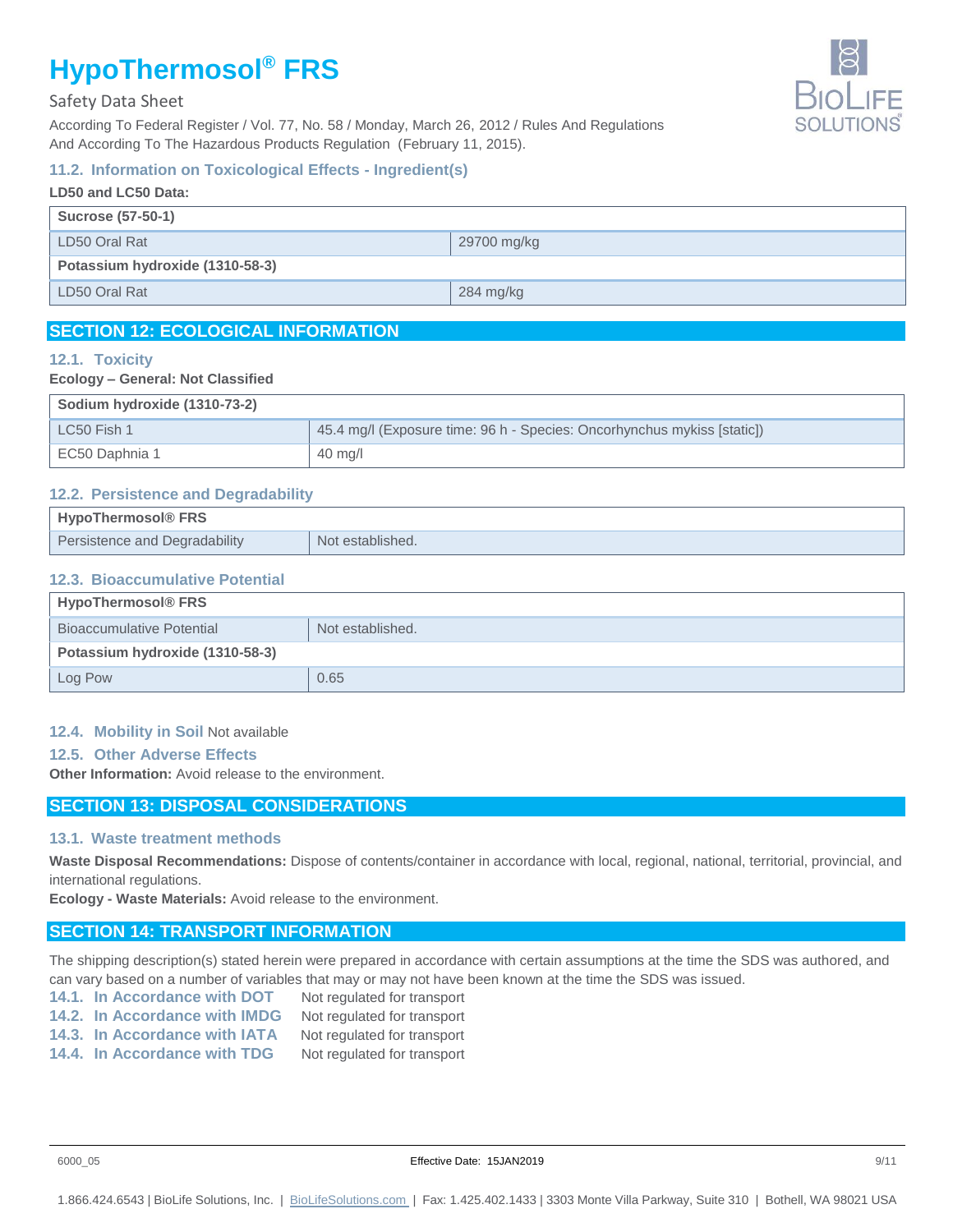#### Safety Data Sheet

According To Federal Register / Vol. 77, No. 58 / Monday, March 26, 2012 / Rules And Regulations And According To The Hazardous Products Regulation (February 11, 2015).

# **BIOLIFE**

# **SECTION 15: REGULATORY INFORMATION**

#### **15.1. US Federal Regulations**

| <b>Sucrose (57-50-1)</b>                                                  |           |  |
|---------------------------------------------------------------------------|-----------|--|
| Listed on the United States TSCA (Toxic Substances Control Act) inventory |           |  |
| Sodium hydroxide (1310-73-2)                                              |           |  |
| Listed on the United States TSCA (Toxic Substances Control Act) inventory |           |  |
| <b>CERCLA RQ</b>                                                          | $1000$ lb |  |
| Potassium hydroxide (1310-58-3)                                           |           |  |
| Listed on the United States TSCA (Toxic Substances Control Act) inventory |           |  |
| <b>CERCLA RQ</b>                                                          | 1000 lb   |  |

#### **15.2. US State Regulations**

| <b>Sucrose (57-50-1)</b>                                                                                                                                                                                                           |
|------------------------------------------------------------------------------------------------------------------------------------------------------------------------------------------------------------------------------------|
| U.S. - Massachusetts - Right To Know List<br>U.S. - Pennsylvania - RTK (Right to Know) List                                                                                                                                        |
|                                                                                                                                                                                                                                    |
| Sodium hydroxide (1310-73-2)                                                                                                                                                                                                       |
| U.S. - Massachusetts - Right To Know List<br>U.S. - New Jersey - Right to Know Hazardous Substance List<br>U.S. - Pennsylvania - RTK (Right to Know) - Environmental Hazard List<br>U.S. - Pennsylvania - RTK (Right to Know) List |
| Potassium hydroxide (1310-58-3)                                                                                                                                                                                                    |
| U.S. - Massachusetts - Right To Know List<br>U.S. - New Jersey - Right to Know Hazardous Substance List<br>U.S. - Pennsylvania - RTK (Right to Know) - Environmental Hazard List<br>U.S. - Pennsylvania - RTK (Right to Know) List |

#### **15.3. Canadian Regulations**

| <b>Sucrose (57-50-1)</b>                              |
|-------------------------------------------------------|
| Listed on the Canadian DSL (Domestic Substances List) |
| Sodium hydroxide (1310-73-2)                          |
| Listed on the Canadian DSL (Domestic Substances List) |
| Potassium hydroxide (1310-58-3)                       |
| Listed on the Canadian DSL (Domestic Substances List) |